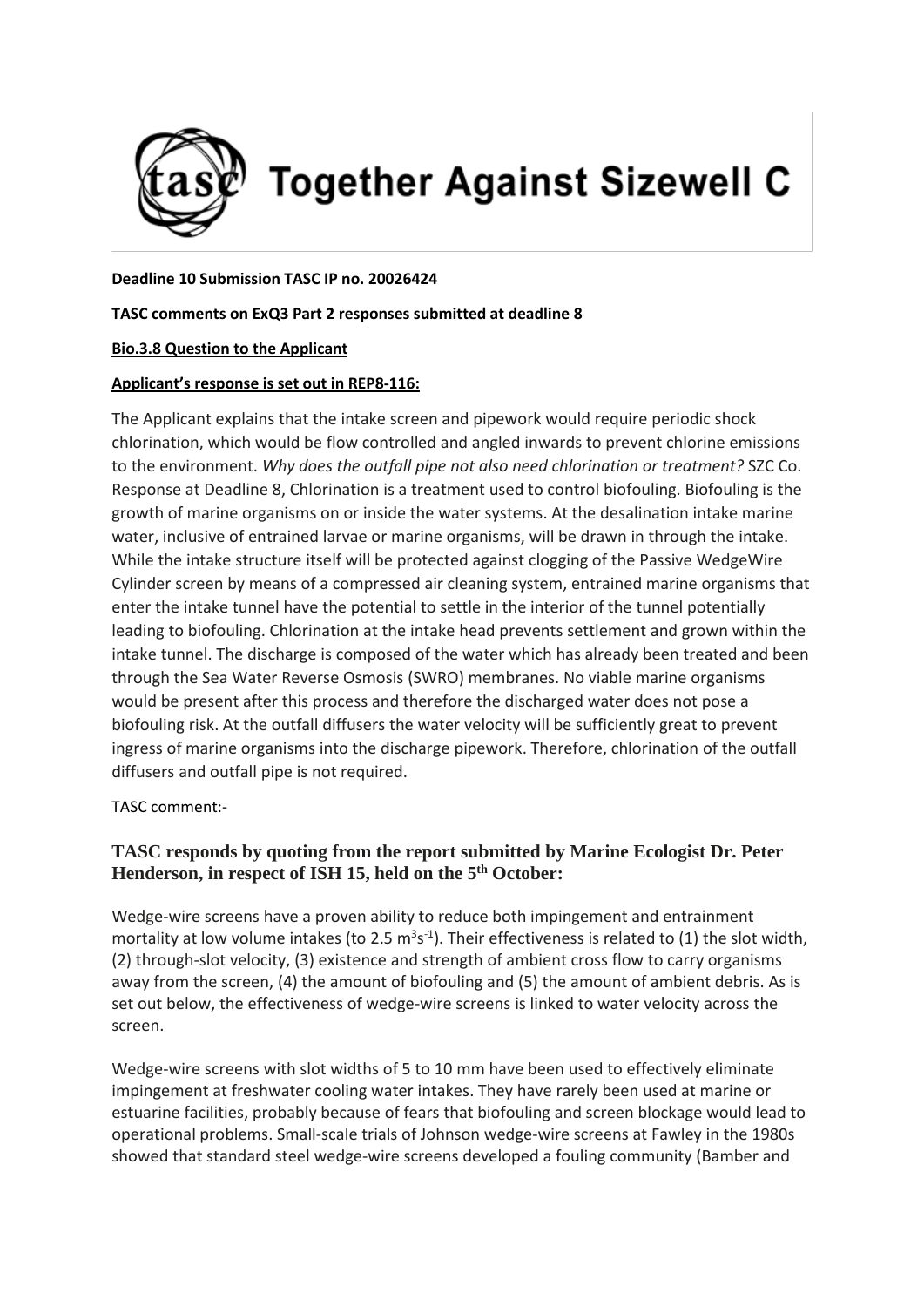Turnpenny, 1986). Even a Johnson 715 alloy (70% Cu: 30% Ni) screen that leached copper and thus poisoned organisms that had settled experienced some fouling.

It is clear that the reductions in impingement and entrainment possible using wedge-wire screens will be determined primarily by the slot width, the water velocity across the screen and the mix of species present at the particular locality. In marine locations the problem is that 2 mm slot widths which, will greatly reduce entrainment losses of early fish life-stages when clean, are highly vulnerable to fouling. Trials in the USA show that for good protection, across screen velocities of 0.25 feet per second (fps) which is about 0.3 ms<sup>-1</sup> are required. These are quickly exceeded when fouling occurs. This risk is clearly noted in the Design Criteria for Fish Screens in Virginia Gowan & Garman (1999) where on page 32 it states: "*Screens partially clogged with debris have hot spots where through-screen velocity exceeds approach velocity criteria."*

> Reduction of the filtering area could occur if (1) there were high levels of debris in the water, e.g. seaweed, blocking the screens that were not efficiently removed by airburst cleaning, or if (2) biofouling occurred. Biofouling is the process by which a community of organisms gradually grow on the surface of the screen leading to the blocking of the mesh. Either possibility would lead to an increased in through-screen velocities. This is because as the biofouling blocks the slots the water must pass across a reduced cross-sectional area. If the volume of water pumped is to remain constant the velocity must inevitably increase. I consider the possibility for increased through-screen velocity as a result of biofouling to be a

very significant concern.

Biofouling is a constant threat to the functioning of screens and must always be considered. To quote from the EPRI (1999) report on Fish Protection at Cooling Water Intakes TR-114013:

"*From an engineering viewpoint, a primary concern with coarse or fine-mesh cylindrical wedgewire screens at many projects is the ability to prevent or control biofouling. Biofouling of interior surfaces by organisms such as mussels, barnacles, bryozoans and zebra mussels is particularly problematic since these surfaces are not easily accessible for manual cleaning by divers.*"

All waters hold potential fouling organisms. For many filter feeding species, filter screens, with their steady gentle flow, are an ideal habitat. Occasional airbursts to clean the screens is unlikely to be effective against biofouling, however, because these organisms, unlike dead material such as leaves, are adapted to attach very firmly to the material. Further, the young stages can settle and grow inside the intake screens and air-burst is designed to remove material from the outer surface of the screen. It has also been found that airburst will not clean all the surfaces of a wedge wire screen. For example, the Evaluation of Delta Wetlands Proposed Fish Screens,